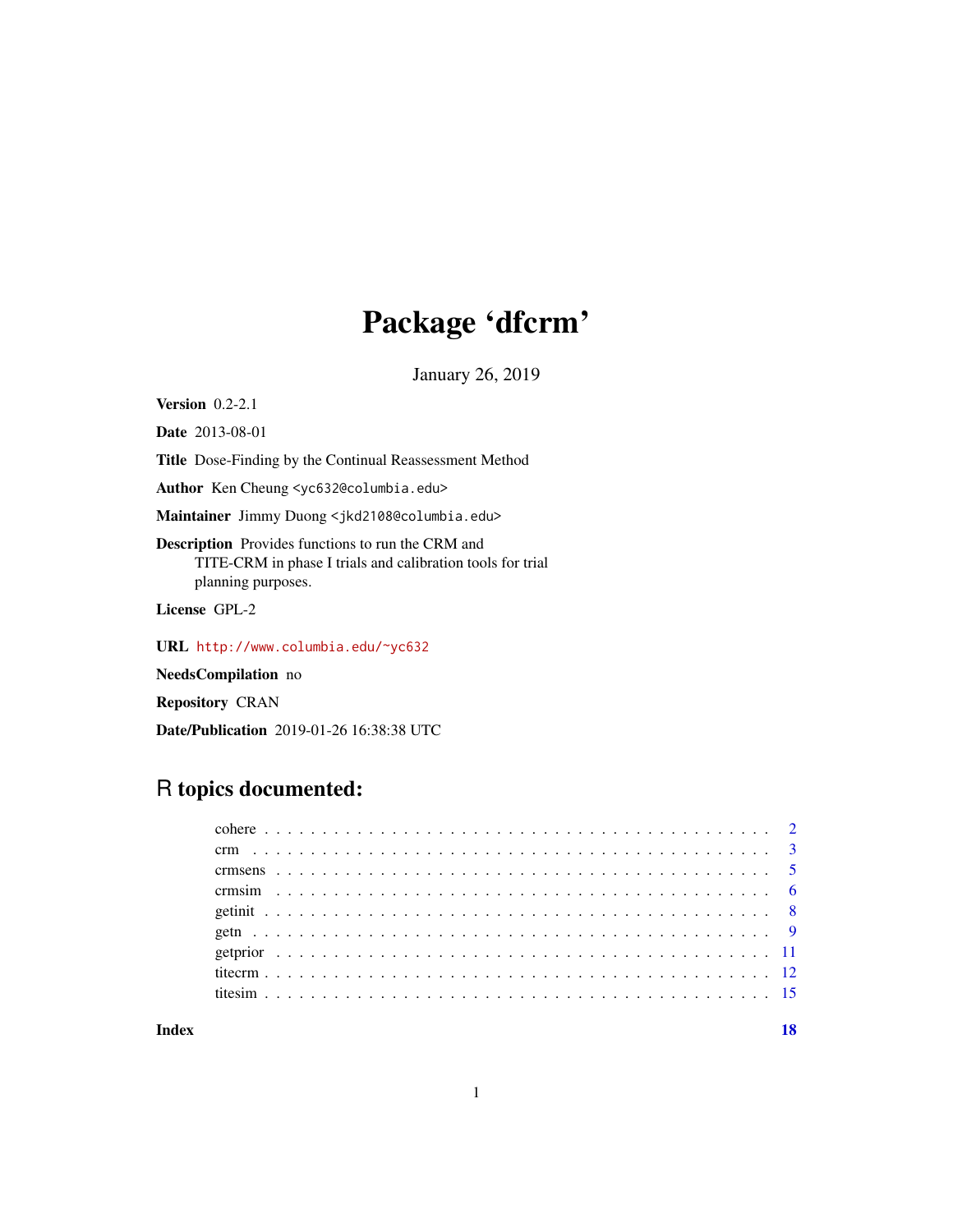<span id="page-1-1"></span><span id="page-1-0"></span>

# Description

Returns a message on the coherence status of a two-stage CRM design.

# Usage

```
cohere(prior, target, x0, method = "bayes", model = "empiric",
   intcpt = 3, scale = sqrt(1.34), detail = TRUE)
```
# Arguments

| prior  | A vector of initial guesses of toxicity probabilities associated the doses.                                                                                                                                     |
|--------|-----------------------------------------------------------------------------------------------------------------------------------------------------------------------------------------------------------------|
| target | The target DLT rate.                                                                                                                                                                                            |
| x0     | The initial design containing a non-decreasing sequence of dose levels. The<br>length of the initial design is the sample size.                                                                                 |
| method | A character string to specify the method for parameter estimation. The default<br>method "bayes" estimates the model parameter by the posterior mean. Maxi-<br>mum likelihood estimation is specified by "mle". |
| model  | A character string to specify the working model used in the method. The default<br>model is "empiric". A one-parameter logistic model is specified by "logistic".                                               |
| intcpt | The intercept of the working logistic model. The default is 3. If model= "empiric",<br>this argument will be ignored.                                                                                           |
| scale  | Standard deviation of the normal prior of the model parameter. Default is sqrt $(1.34)$ .                                                                                                                       |
| detail | If TRUE, details about incoherent escalations will be displayed.                                                                                                                                                |
|        |                                                                                                                                                                                                                 |

# Value

```
message A string character giving a message regarding the coherence status of a two-
                stage CRM design.
```
#### References

Cheung, Y. K. (2005). Coherence principles in dose-finding studies. Biometrika 92:863-873.

Cheung, Y. K. (2011). Dose Finding by the Continual Reassessment Method. New York: Chapman & Hall/CRC Press.

#### See Also

[crm](#page-2-1)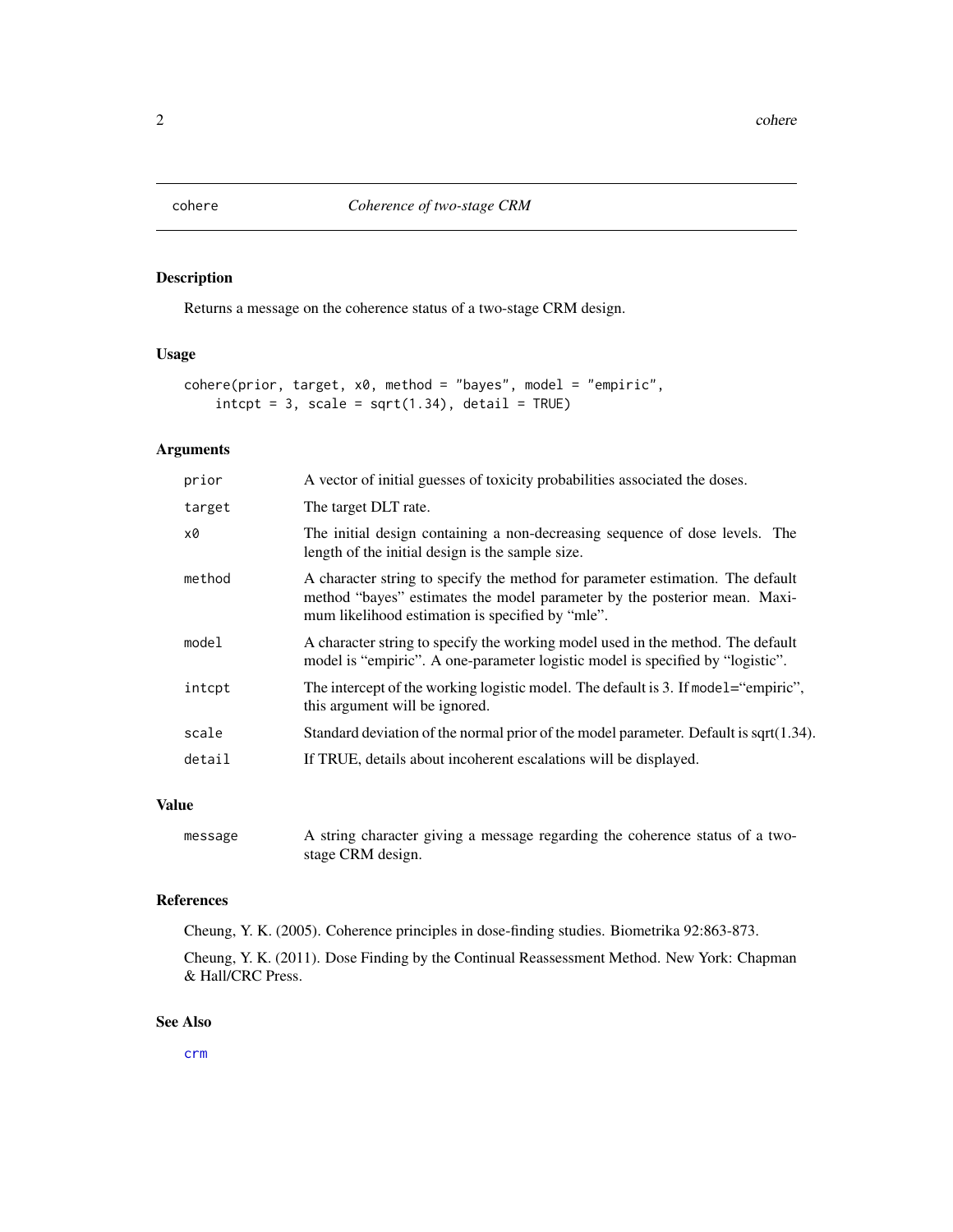#### <span id="page-2-0"></span>crm 3

# Examples

```
prior <- c(0.05, 0.10, 0.20, 0.35, 0.50, 0.70)
x0 \leq c (rep(1,3), rep(2,3), rep(3,3), rep(4,3), rep(5,3), rep(6,9))
# The above design is coherent when target rate = 0.20
foo <- cohere(prior, target=0.2, x0)
foo
# The design is incoherent if a larger target DLT rate is used.
foo2 <- cohere(prior, target=0.3, x0)
```
#### <span id="page-2-1"></span>crm *Executing the CRM*

# Description

crm is used to compute a dose for the next patient in a phase I trial according to the CRM.

#### Usage

```
crm(prior, target, tox, level, n = length(level), dosename = NULL,
    include = 1:n, pid = 1:n, conf.level = 0.9, method = "bayes",
   model = "empiric", intcpt = 3, scale = sqrt(1.34), model.detail = TRUE,
   patient.detail = TRUE, var.est = TRUE)
```

| prior      | A vector of initial guesses of toxicity probabilities associated the doses.                                                                                                                                     |
|------------|-----------------------------------------------------------------------------------------------------------------------------------------------------------------------------------------------------------------|
| target     | The target DLT rate.                                                                                                                                                                                            |
| tox        | A vector of patient outcomes; 1 indicates a toxicity, 0 otherwise.                                                                                                                                              |
| level      | A vector of dose levels assigned to patients. The length of level must be equal<br>to that of tox.                                                                                                              |
| n          | The number of patients enrolled.                                                                                                                                                                                |
| dosename   | A vector containing the names of the regimens/doses used. The length of dosename<br>must be equal to that of prior.                                                                                             |
| include    | A subset of patients included in the dose calculation.                                                                                                                                                          |
| pid        | Patient ID provided in the study. Its length must be equal to that of level.                                                                                                                                    |
| conf.level | Confidence level for the probability/confidence interval of the returned dose-<br>toxicity curve.                                                                                                               |
| method     | A character string to specify the method for parameter estimation. The default<br>method "bayes" estimates the model parameter by the posterior mean. Maxi-<br>mum likelihood estimation is specified by "mle". |
| model      | A character string to specify the working model used in the method. The default<br>model is "empiric". A one-parameter logistic model is specified by "logistic".                                               |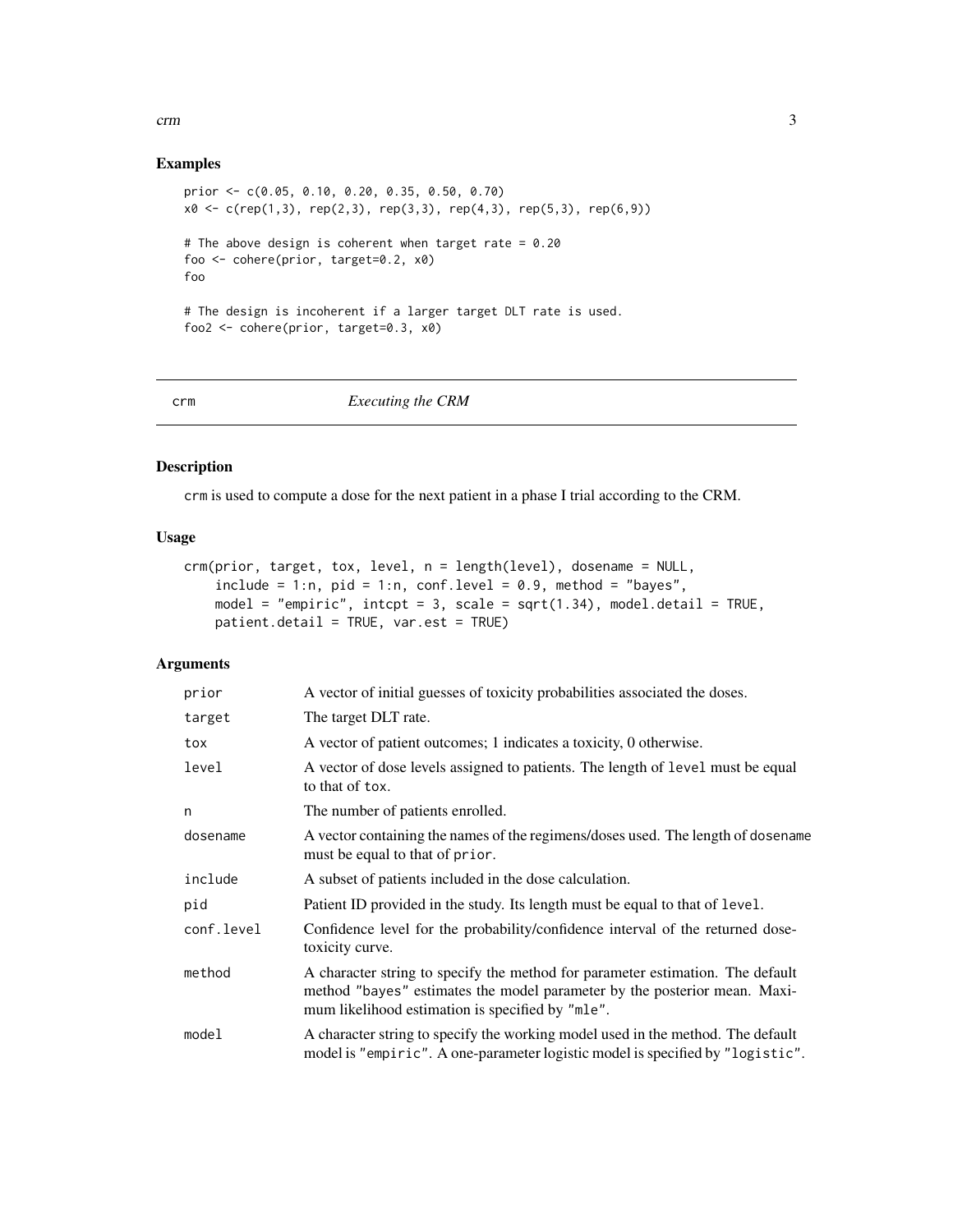| intcpt       | The intercept of the working logistic model. The default is 3. If model="empiric",<br>this argument will be ignored.                         |
|--------------|----------------------------------------------------------------------------------------------------------------------------------------------|
| scale        | Standard deviation of the normal prior of the model parameter. Default is sqrt $(1.34)$ .                                                    |
| model.detail | If FALSE, the model content of an "mtd" object will not be displayed. Default<br>is TRUE.                                                    |
|              | patient.detail If FALSE, patient summary of an "mtd" object will not be displayed. Default is<br>TRUE.                                       |
| var.est      | If TRUE, variance of the estimate of the model parameter and probability/confidence<br>interval for the dose-toxicity curve will be computed |

#### Details

For maximum likelihood estimation, the variance of the estimate of  $\beta$  (post.var) is approximated by the posterior variance of  $\beta$  with a dispersed normal prior.

The empiric model is specified as  $F(d, \beta) = d^{\exp(\beta)}$ . The logistic model is specified as logit  $(F(d, \beta)) = \text{intcpt} + \exp(\beta) \times d$ . For method="bayes", the prior on  $\beta$  is normal with mean 0. Exponentiation of  $\beta$  ensures an increasing dose-toxicity function.

#### Value

An object of class "mtd" is returned, consisting of the summary of dose assignments thus far and the recommendation of dose for the next patient.

| prior      | Initial guesses of toxicity rates.                     |
|------------|--------------------------------------------------------|
| target     | The target probability of toxicity at the MTD.         |
| ptox       | Updated estimates of toxicity rates.                   |
| ptoxL      | Lower confidence/probability limits of toxicity rates. |
| ptoxU      | Upper confidence/probability limits of toxicity rates. |
| mtd        | The updated estimate of the MTD.                       |
| prior.var  | The variance of the normal prior.                      |
| post.var   | The posterior variance of the model parameter.         |
| estimate   | Estimate of the model parameter.                       |
| method     | The method of estimation.                              |
| model      | The working model.                                     |
| dosescaled | The scaled doses obtained via backward substitution.   |
| tox        | Patients' toxicity indications.                        |
| level      | Dose levels assigned to patients.                      |

# References

O'Quigley, J. O., Pepe, M., and Fisher, L. (1990). Continual reassessment method: A practical design for phase I clinical trials in cancer. Biometrics 46:33-48.

Cheung, Y. K. (2011). Dose Finding by the Continual Reassessment Method. New York: Chapman & Hall/CRC Press.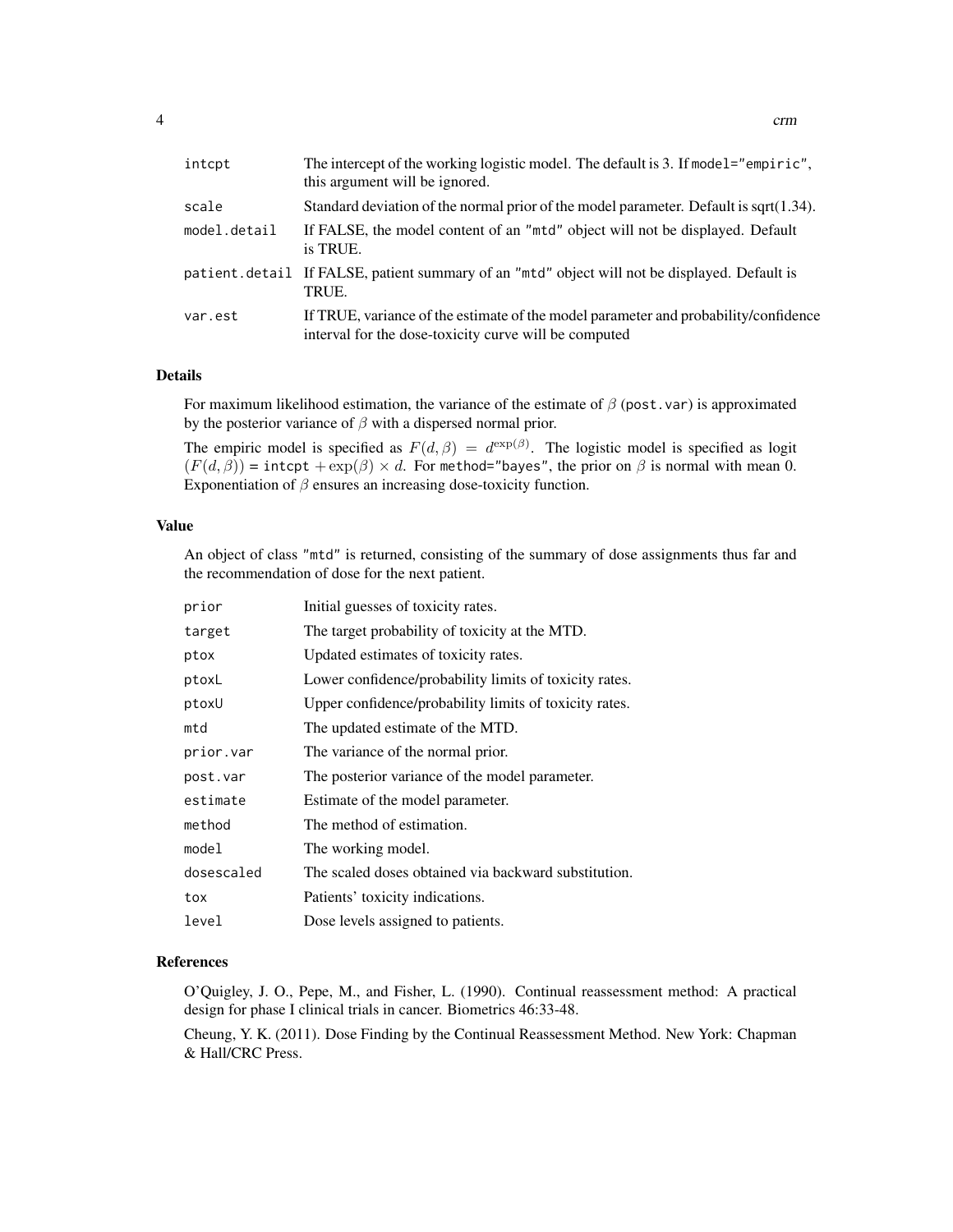#### <span id="page-4-0"></span>crimsens 5

# Examples

```
# Create a simple data set
prior <- c(0.05, 0.10, 0.20, 0.35, 0.50, 0.70)
target <-0.2level <- c(3, 4, 4, 3, 3, 4, 3, 2, 2, 2)
y <- c(0, 0, 1, 0, 0, 1, 1, 0, 0, 0)
foo <- crm(prior, target, y, level)
ptox <- foo$ptox # updated estimates of toxicity rates
```
#### <span id="page-4-1"></span>crmsens *Model Sensitivity in the CRM*

# Description

Evaluate the model sensitivity in the CRM by indifference intervals.

# Usage

```
crmsens(prior, target, model = "empiric", intcpt = 3, eps = 1e-06,
   maxit = 100, detail = FALSE)
```
# Arguments

| prior  | A vector of initial guesses of toxicity probabilities associated the doses.                                                                                       |
|--------|-------------------------------------------------------------------------------------------------------------------------------------------------------------------|
| target | The target DLT rate.                                                                                                                                              |
| model  | A character string to specify the working model used in the method. The default<br>model is "empiric". A one-parameter logistic model is specified by "logistic". |
| intcpt | The intercept of the working logistic model. The default is 3. If model= "empiric",<br>this argument will be ignored.                                             |
| eps    | Error tolerance in the computation of indifference intervals.                                                                                                     |
| maxit  | Maximum number of iterations in the computation of indifference intervals.                                                                                        |
| detail | If TRUE, the details of the "H sets" will be displayed. Default is FALSE.                                                                                         |

#### Value

The function crmsens returns the model sensitivity for the model specifications given by the user.

| Hset | The "H sets" of the model parameter.                                                     |
|------|------------------------------------------------------------------------------------------|
| iint | The indifference intervals of the dose-toxicity model associated with the test<br>doses. |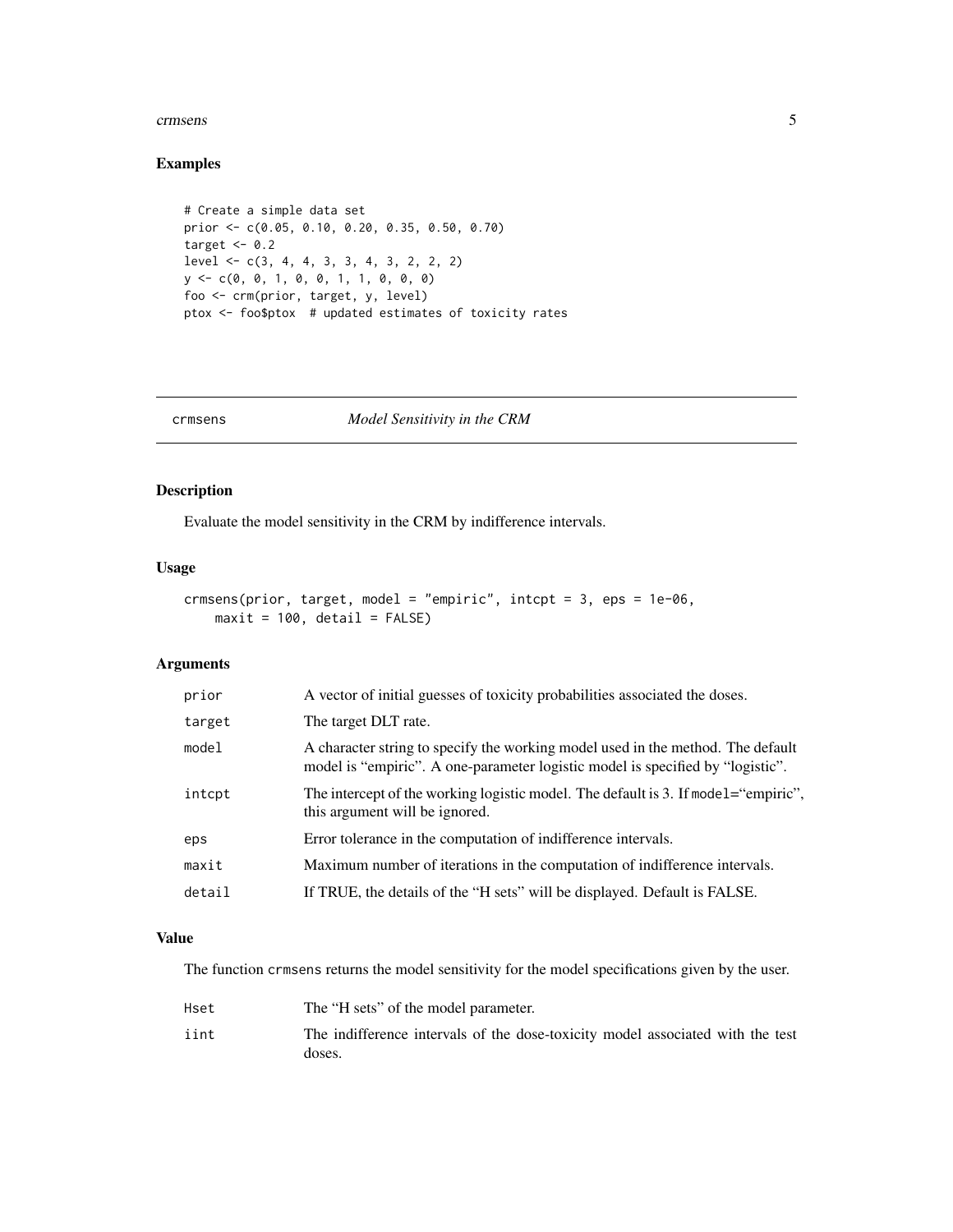# <span id="page-5-0"></span>References

Cheung, Y. K. and Chappell, R. (2002). A simple technique to evaluate model sensitivity in the continual reassessment method. Biometrics 58:671-674.

Cheung, Y. K. (2011). Dose Finding by the Continual Reassessment Method. New York: Chapman & Hall/CRC Press.

#### See Also

[crm](#page-2-1), [getprior](#page-10-1)

#### Examples

```
prior <- c(0.05, 0.10, 0.20, 0.35, 0.50, 0.70)
target <-0.2foo <- crmsens(prior, target, model="logistic", intcpt=2, detail=TRUE)
```
<span id="page-5-1"></span>

crmsim *CRM Simulator*

### Description

crmsim is used to generate simulation replicates of phase I trial using the (group) CRM under a specified dose-toxicity configuration.

#### Usage

```
crmsim(PI, prior, target, n, x0, nsim = 1, mcohort = 1, restrict = TRUE,
    count = TRUE, method = "bayes", model = "empiric", intcpt = 3,
    scale = sqrt(1.34), seed = 1009)
```

| ΡI       | A vector of the true toxicity probabilities associated with the doses.                                                                                                                                                                 |
|----------|----------------------------------------------------------------------------------------------------------------------------------------------------------------------------------------------------------------------------------------|
| prior    | A vector of initial guesses of toxicity probabilities associated with the doses.<br>Must be of same length as PI.                                                                                                                      |
| target   | The target DLT rate.                                                                                                                                                                                                                   |
| n        | Sample size of the trial.                                                                                                                                                                                                              |
| х0       | The initial design. For one-stage TITE-CRM, it is a single numeric value in-<br>dicating the starting dose. For two-stage TITE-CRM, it is a non-decreasing<br>sequence of dose levels of length n.                                     |
| nsim     | The number of simulations. Default is set at 1.                                                                                                                                                                                        |
| mcohort  | The number of patients enrolled before the next model-based update. Default is<br>set at 1, i.e., a fully sequential update.                                                                                                           |
| restrict | If TRUE, restrictions apply during the trials to avoid (1) skipping doses in es-<br>calation and (2) escalation immediately after a toxic outcome (i.e., incoherent<br>escalation). If FALSE, dose assignments are purely model-based. |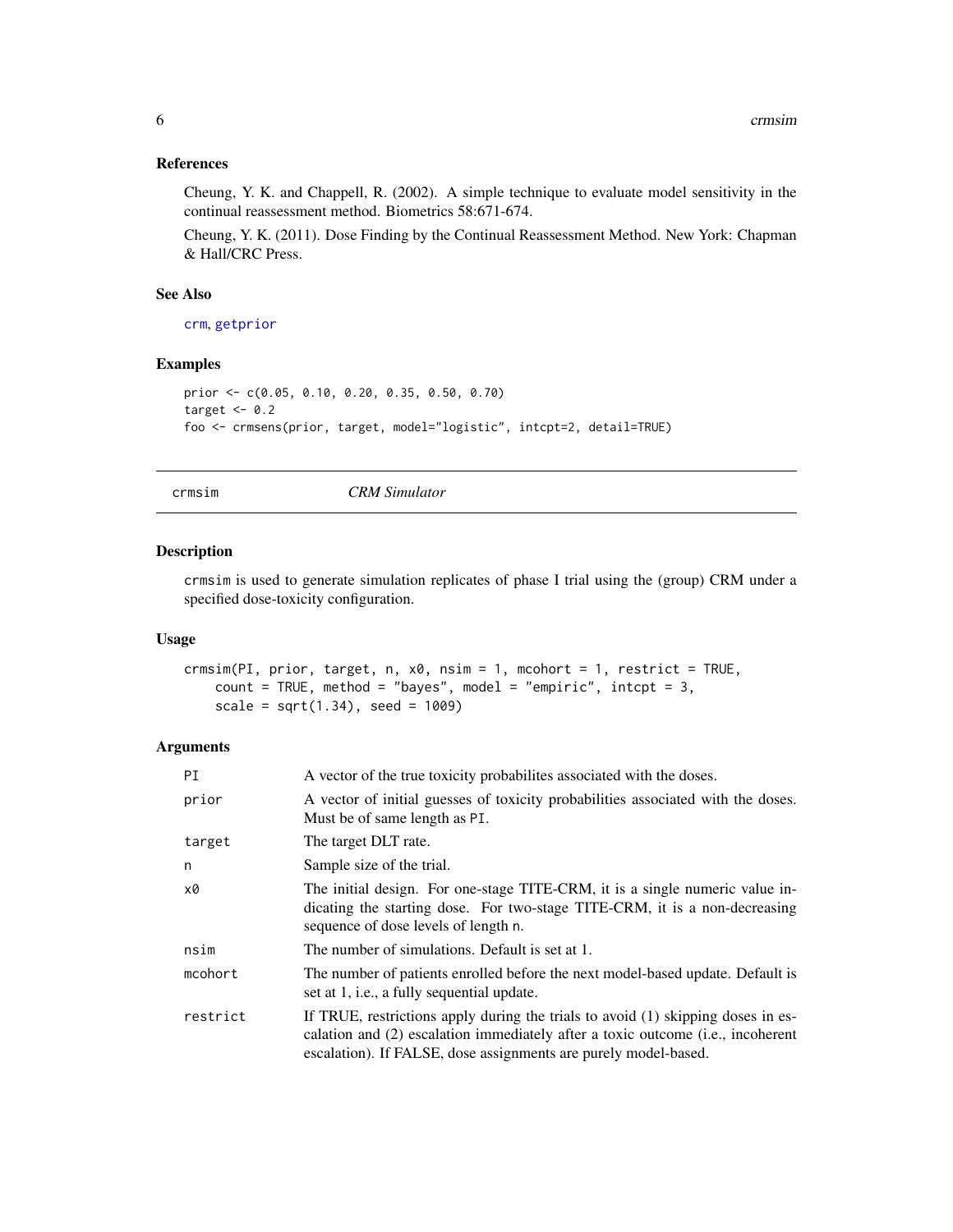#### <span id="page-6-0"></span>crmsim and the contract of the contract of the contract of the contract of the contract of the contract of the contract of the contract of the contract of the contract of the contract of the contract of the contract of the

| count  | If TRUE, the number of the current simulation replicate will be displayed.                                                                                                                                      |
|--------|-----------------------------------------------------------------------------------------------------------------------------------------------------------------------------------------------------------------|
| method | A character string to specify the method for parameter estimation. The default<br>method "bayes" estimates the model parameter by the posterior mean. Maxi-<br>mum likelihood estimation is specified by "mle". |
| model  | A character string to specify the working model used in the method. The default<br>model is "empiric". A one-parameter logistic model is specified by "logistic".                                               |
| intcpt | The intercept of the working logistic model. The default is 3. If model="empiric",<br>this argument will be ignored.                                                                                            |
| scale  | Standard deviation of the normal prior of the model parameter. Default is sqrt $(1.34)$ .                                                                                                                       |
| seed   | Seed of the random number generator.                                                                                                                                                                            |

# Value

An object of class "sim" is returned, consisting of the operating characteristics of the design specified. The time component of the design is suppressed for the CRM simulator. All "sim" objects generated by crmsim contain at least the following components:

| ΡI        | True toxicity rates.                                                                                                                                                           |
|-----------|--------------------------------------------------------------------------------------------------------------------------------------------------------------------------------|
| prior     | Initial guesses of toxicity rates.                                                                                                                                             |
| target    | The target probability of toxicity at the MTD.                                                                                                                                 |
| n         | Sample size.                                                                                                                                                                   |
| x0        | The initial design.                                                                                                                                                            |
| MTD       | Distribution of the MTD estimates. If nsim=1, this is a single numeric value of<br>the recommended MTD of in simulated trial.                                                  |
| level     | Average number of patients treated at the test doses. If nsimely this is a vector<br>of length n indicating the doses assigned to the patients in the simulated trial.         |
| tox       | Average number of toxicities seen at the test doses. If $n \sinh 1$ , this is a vector of<br>length n indicating the toxicity outcomes of the patients in the simulated trial. |
| beta.hat  | The estimates of the model parameter throughout the simulated trial(s). The<br>dose assignment of the jth patient in each trial corresponds to the jth element in<br>each row. |
| final.est | The final estimates of the model parameter of the simulated trials.                                                                                                            |
|           |                                                                                                                                                                                |

# References

O'Quigley, J. O., Pepe, M., and Fisher, L. (1990). Continual reassessment method: A practical design for phase I clinical trials in cancer. Biometrics 46:33-48.

Cheung, Y. K. (2005). Coherence principles in dose-finding studies. Biometrika 92:863-873.

Cheung, Y. K. (2011). Dose Finding by the Continual Reassessment Method. New York: Chapman & Hall/CRC Press.

#### See Also

[crm](#page-2-1), [titesim](#page-14-1).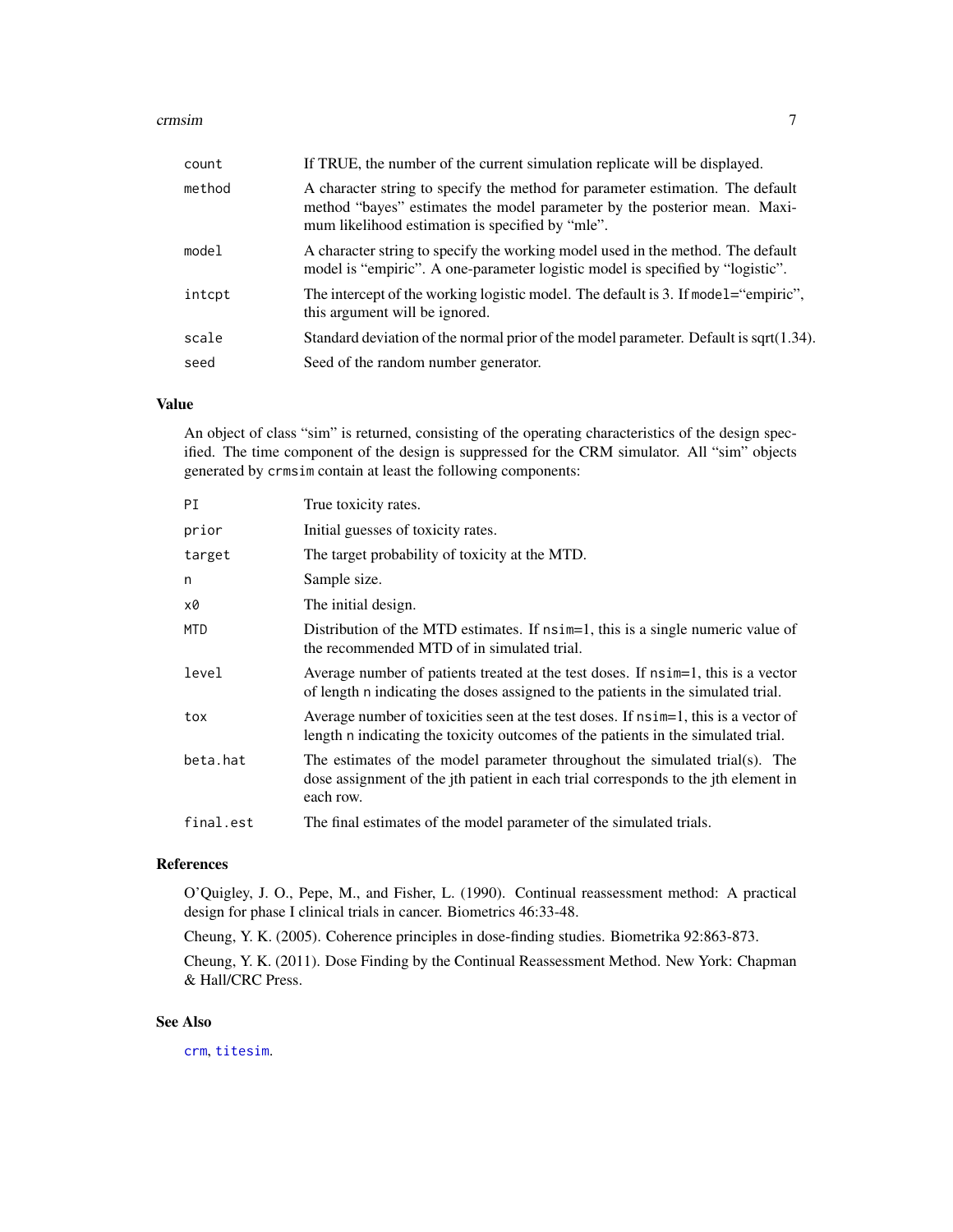# Examples

```
PI <- c(0.10, 0.20, 0.40, 0.50, 0.60, 0.65)
prior <- c(0.05, 0.10, 0.20, 0.35, 0.50, 0.70)
target <-0.2x0 \leq c (rep(1,3), rep(2,3), rep(3,3), rep(4,3), rep(5,3), rep(6,9))
# Generate a single replicate of two-stage group CRM trial of group size 3
foo <- crmsim(PI, prior, target, 24, x0, mcohort=3)
## Not run: plot(foo,ask=T) # summarize trial graphically
# Generate 10 replicates of CRM trial with 24 subjects
foo10 <- crmsim(PI, prior, target, 24, 3, nsim=10, mcohort=2)
foo10
```
getinit *Calibrating an initial design*

#### Description

Returns an initial design that is compatible with the specified CRM setup when used in a two-stage design.

#### Usage

```
getinit(prior, target, n, nK = round(n/3), method = "bayes",
   model = "empiric", intcpt = 3, scale = sqrt(1.34), detail = FALSE)
```

| prior  | A vector of initial guesses of toxicity probabilities associated the doses.                                                                                                                                     |
|--------|-----------------------------------------------------------------------------------------------------------------------------------------------------------------------------------------------------------------|
| target | The target DLT rate.                                                                                                                                                                                            |
| n      | The sample size of the trial.                                                                                                                                                                                   |
| nК     | The minimum number of subjects required at the highest test dose in case of no<br>toxicity throughout the trial.                                                                                                |
| method | A character string to specify the method for parameter estimation. The default<br>method "bayes" estimates the model parameter by the posterior mean. Maxi-<br>mum likelihood estimation is specified by "mle". |
| model  | A character string to specify the working model used in the method. The default<br>model is "empiric". A one-parameter logistic model is specified by "logistic".                                               |
| intcpt | The intercept of the working logistic model. The default is 3. If model="empiric",<br>this argument will be ignored.                                                                                            |
| scale  | Standard deviation of the normal prior of the model parameter. Default is sqrt $(1.34)$ .                                                                                                                       |
| detail | If TRUE, intermediate designs will be displayed.                                                                                                                                                                |

<span id="page-7-0"></span>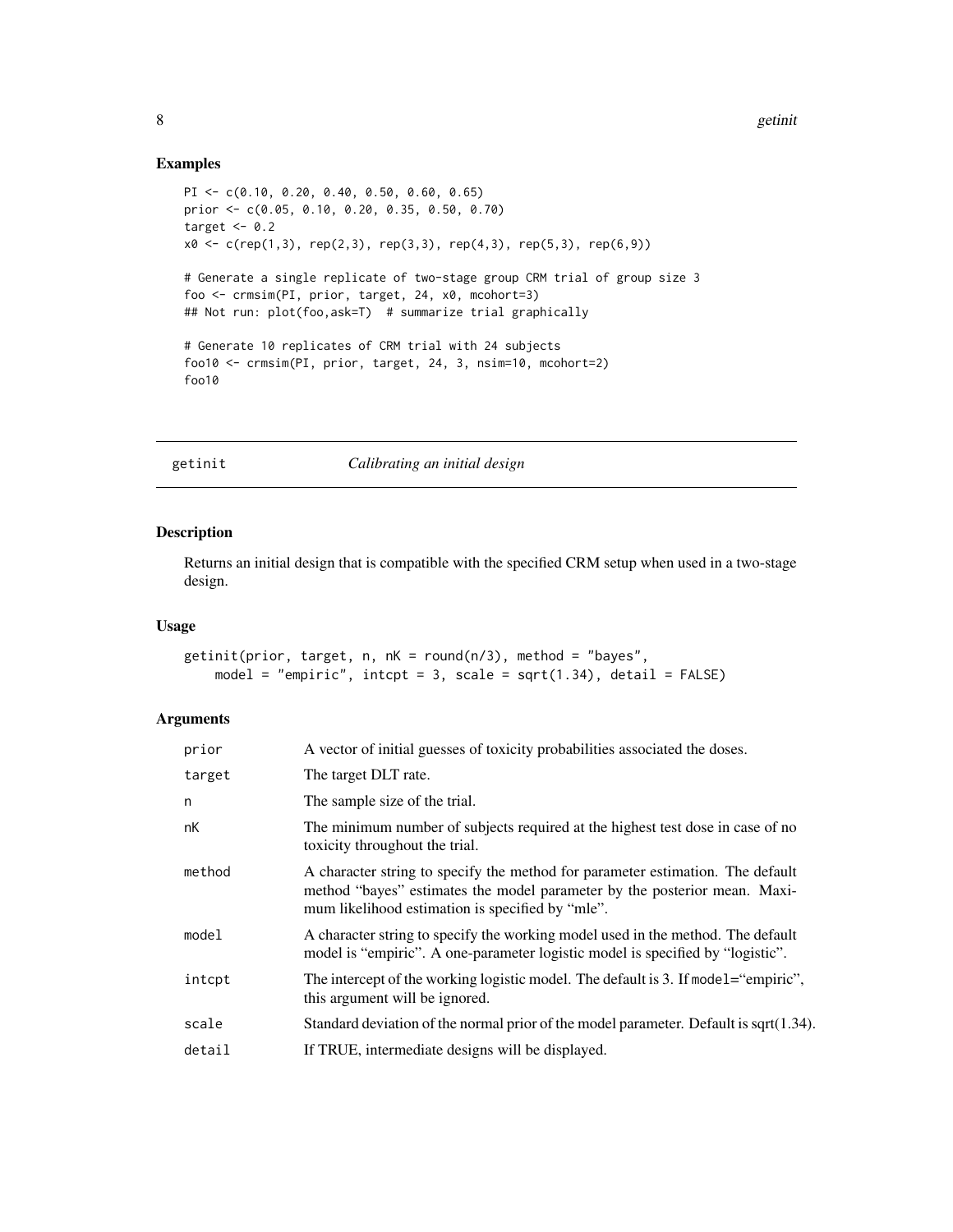#### <span id="page-8-0"></span>getn and the set of the set of the set of the set of the set of the set of the set of the set of the set of the set of the set of the set of the set of the set of the set of the set of the set of the set of the set of the

#### Details

An initial design will be incompatible to the CRM setup if the escalation pace is too conservative, i.e. slow. The algorithm in getinit starts the search of a compatible design with an aggressive initial design that starts a trial at the second highest dose. A more conservative design will be subsequently tested for compatibility if the current design is compatible. The sequence returned may be viewed as a conservative compatible initial design.

# Value

A non-decreasing sequence of dose levels is returned.

#### References

Cheung, Y. K. (2005). Coherence principles in dose-finding studies. Biometrika 92:863-873.

Cheung, Y. K. (2011). Dose Finding by the Continual Reassessment Method. New York: Chapman & Hall/CRC Press.

#### See Also

[cohere](#page-1-1)

#### Examples

```
prior <- c(0.05, 0.10, 0.20, 0.35, 0.50, 0.70)
target <-0.2# Seach stops because it requires at least 8 subjects at the highest dose
getinit(prior, target, 25, nK=8, method="mle", detail=TRUE)
# Search stops because an incompatible design is reached
getinit(prior, 0.3, 25, nK=8, method="mle", detail=TRUE)
```
getn *Sample size calculator for CRM trials*

#### Description

Sample size calculator for a one-stage Bayesian CRM (see Details for design specification).

#### Usage

```
getn(apcs, target, nlevel, psi, correction = TRUE, detail = FALSE)
```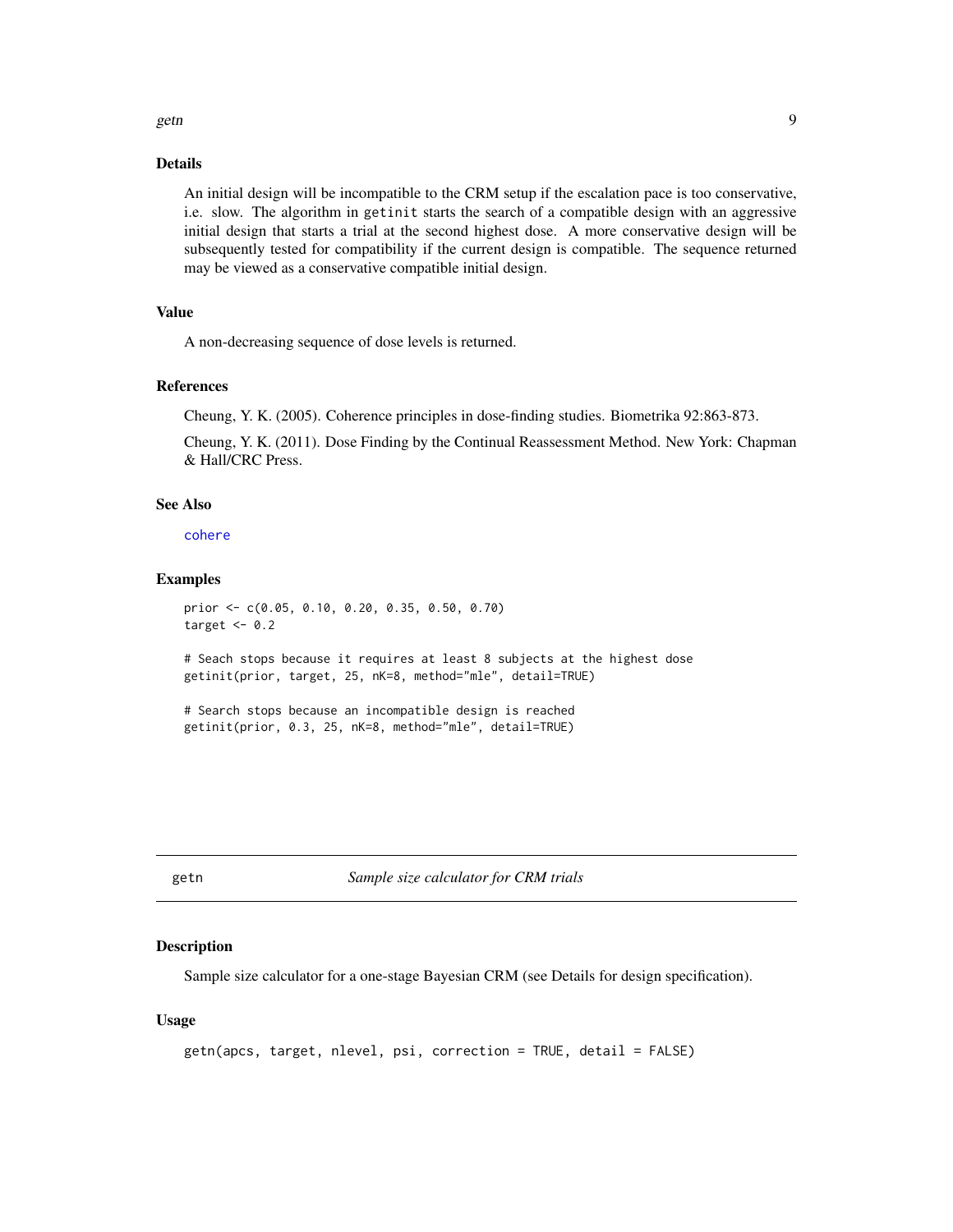### Arguments

| apcs       | The desired average probability of correction selection (PCS) under the logistic<br>calibration set.      |
|------------|-----------------------------------------------------------------------------------------------------------|
| target     | The target DLT rate.                                                                                      |
| nlevel     | The number of test doses.                                                                                 |
| psi        | Effect size, <i>i.e.</i> , odds ratio of the logistic dose-toxicity curves.                               |
| correction | Continuity correction is applied in the sample size calculation if TRUE (default).<br>Otherwise if FALSE. |
| detail     | Print only essential results for trial planning if FALSE (default). Otherwise if<br>TRUE.                 |

# Details

The sample size calculation is based on empirical approximation for the CRM using the power (or empiric) dose-toxicity function,  $F(d, \beta) = d^{\exp(\beta)}$ , where  $\beta$  has a normal prior with mean 0 and variance 1.34, and the starting dose is the median level. The "skeleton" is obtained by setting halfwidth at  $0.25\times$  target, and nu at the median level in the function getprior.

The calculation is intended to serve as an initial sample size for the CRM calibration process depicted in Figure 7.1 in Cheung (2011).

# Value

An object of class "crmsize" is returned, consisting of the following components:

| n          | The calculated sample size.                                                                        |
|------------|----------------------------------------------------------------------------------------------------|
| astar      | The desired average PCS.                                                                           |
| target     | The target DLT rate.                                                                               |
| nlevel     | The number of test doses.                                                                          |
| psi        | Odds ratio.                                                                                        |
| bstar      | An intermediate value used to calculate the sample size. Shown only if detail=TRUE.                |
| efficiency | Ratio of required sample sizes of the optimal benchmark and the CRM. Shown<br>only if detail=TRUE. |
| correction | Whether continuity correction is applied. Shown only if detail=TRUE.                               |
| na         | The CRM sample size before rounding up.                                                            |
| nb         | The sample size lower bound before rounding up.                                                    |
| messages   | String characters prompt warning messages and caveats regarding the sample<br>size calculation.    |

# References

Cheung, Y. K. (2011). Dose Finding by the Continual Reassessment Method. New York: Chapman & Hall/CRC Press.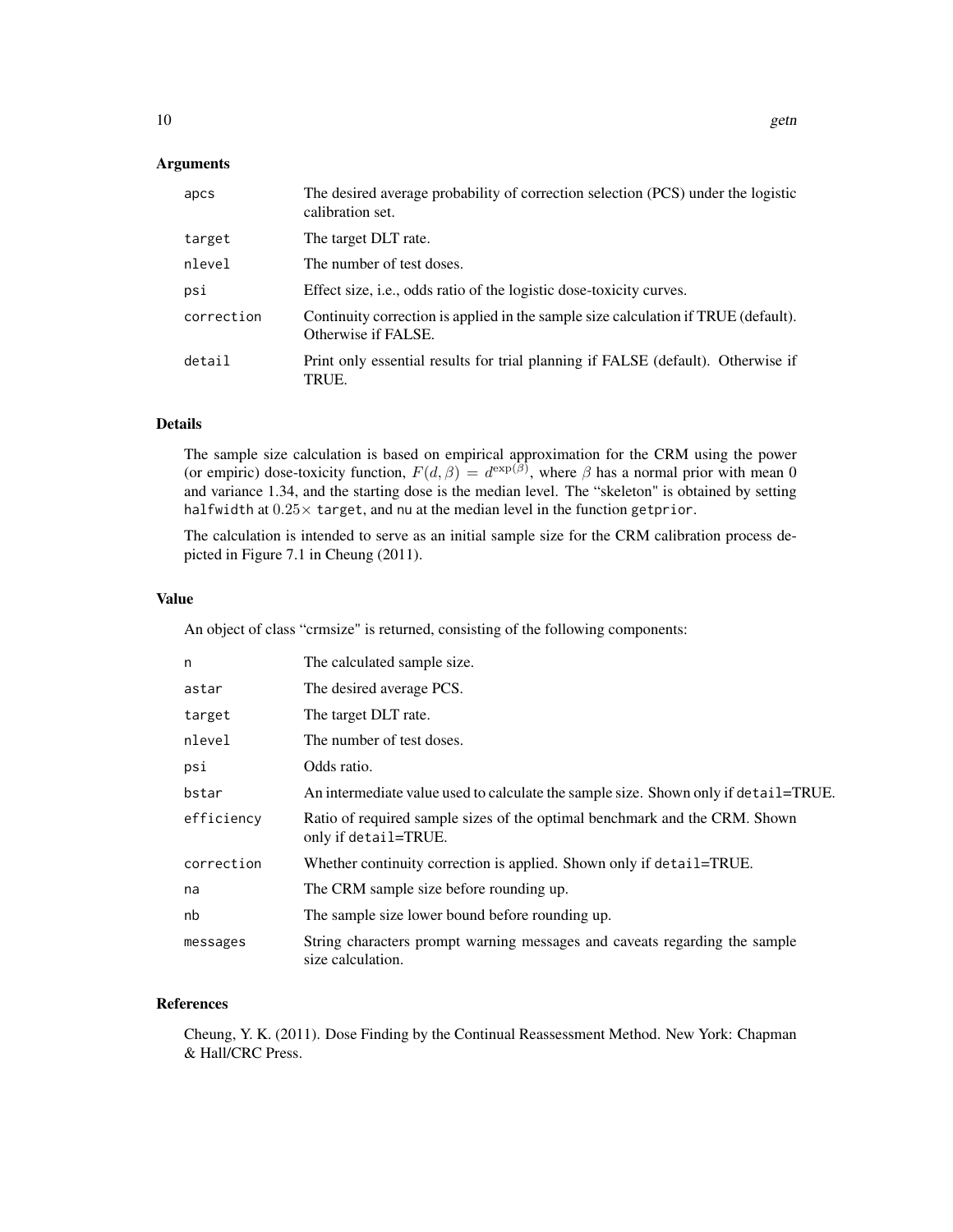#### <span id="page-10-0"></span>getprior that the set of the set of the set of the set of the set of the set of the set of the set of the set of the set of the set of the set of the set of the set of the set of the set of the set of the set of the set of

# See Also

[getprior](#page-10-1)

# Examples

```
apcs <-0.6target <- 0.25
nlevel <- 5
psi <- 1.8
# Sample size calculation with continuity correction
obj = getn(apcs, target, nlevel, psi, correction=TRUE)
obj
N = obj$n
```
<span id="page-10-1"></span>getprior *Calibrating prior DLT rates*

# Description

Returns a vector of initial guesses of toxicity probabilities associated the doses for a given model sensitivity (set of indifference intervals).

# Usage

```
getprior(halfwidth, target, nu, nlevel, model = "empiric", intcpt = 3)
```
# Arguments

| halfwidth | The desired halfwidth of the indifference intervals.                                                                                                              |
|-----------|-------------------------------------------------------------------------------------------------------------------------------------------------------------------|
| target    | The target DLT rate.                                                                                                                                              |
| nu        | The prior guess of MTD.                                                                                                                                           |
| nlevel    | The number of test doses.                                                                                                                                         |
| model     | A character string to specify the working model used in the method. The default<br>model is "empiric". A one-parameter logistic model is specified by "logistic". |
| intcpt    | The intercept of the working logistic model. The default is 3. If model="empiric",<br>this argument will be ignored.                                              |

# Details

getprior is an "inverse" function of crmsens which gives the indifference intervals for a given set of initial guesses.

# Value

A vector of length nlevel is returned.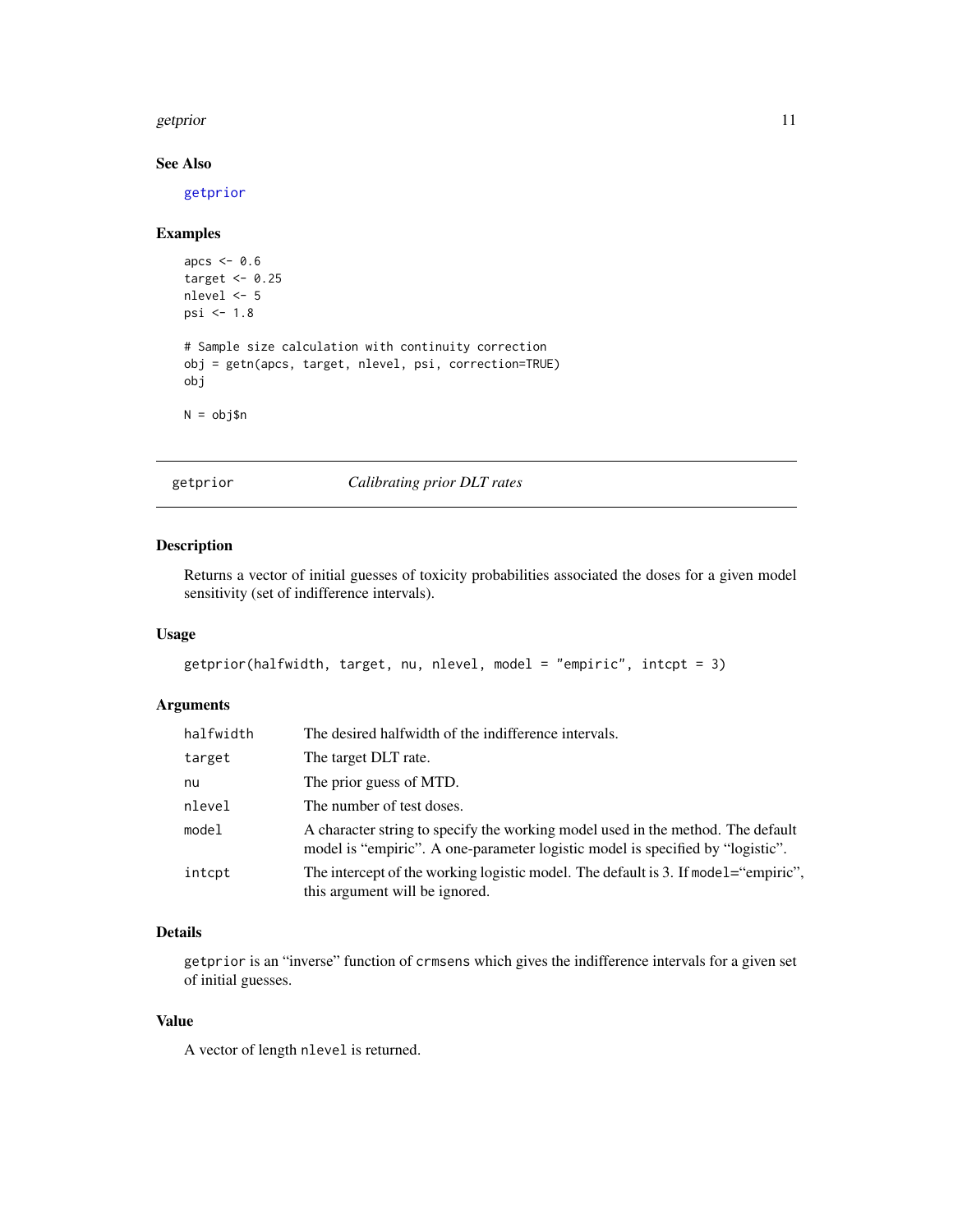#### <span id="page-11-0"></span>References

Cheung, Y. K. and Chappell, R. (2002). A simple technique to evaluate model sensitivity in the continual reassessment method. Biometrics 58:671-674.

Lee, S. M. and Cheung Y. K. (2009). Model calibration in the continual reassessment method. Clinical Trials 6, 227-238.

Cheung, Y. K. (2011). Dose Finding by the Continual Reassessment Method. New York: Chapman & Hall/CRC Press.

# See Also

[crmsens](#page-4-1)

#### Examples

```
target <-0.25delta <- 0.10
mtd0 < -3
```
# initial DLT rates with indifference intervals [0.15, 0.35]. prior <- getprior(delta, target, mtd0, nlevel=6, model="logistic")

<span id="page-11-1"></span>

titecrm *Executing the TITE-CRM*

# Description

titecrm is used to compute a dose for the next patient in a phase I trial according to the TITE-CRM.

#### Usage

```
titecrm(prior, target, tox, level, n = length(level), weights = NULL,
followup = NULL, entry = NULL, exit = NULL, obswin = NULL,
scheme = "linear", conf.level = 0.9, dosename = NULL, include = 1:n,
pid = 1:n, method = "bayes", model = "empiric", var.est = TRUE,
scale = sqrt(1.34), intcpt = 3, model.detail = TRUE, patient.detail = TRUE,
tite = TRUE)
```

| prior  | A vector of initial guesses of toxicity probabilities associated the doses.                        |
|--------|----------------------------------------------------------------------------------------------------|
| target | The target DLT rate.                                                                               |
| tox    | A vector of patient outcomes; 1 indicates a toxicity, 0 otherwise.                                 |
| level  | A vector of dose levels assigned to patients. The length of level must be equal<br>to that of tox. |
| n      | The number of patients enrolled.                                                                   |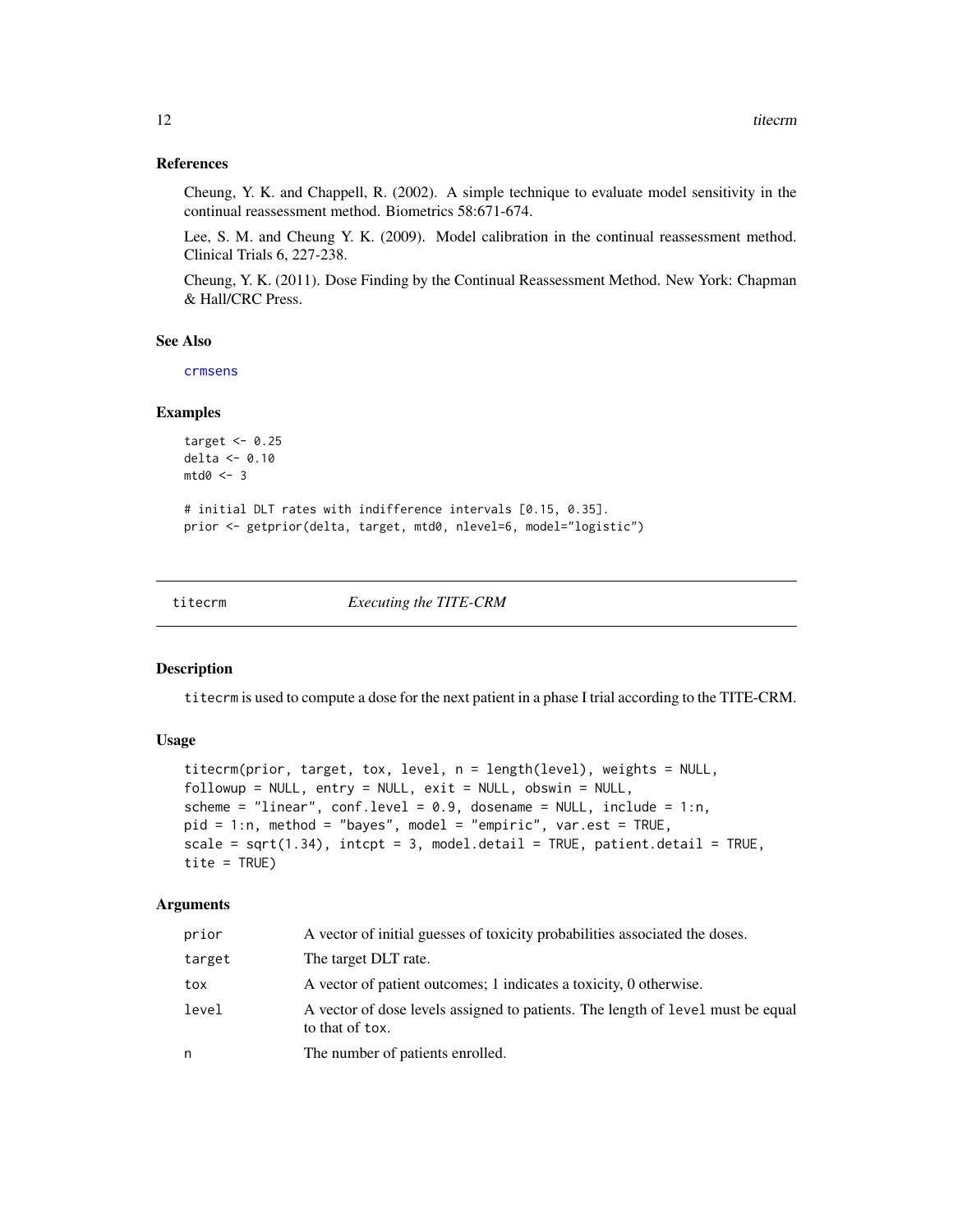#### titecrm and the contract of the contract of the contract of the contract of the contract of the contract of the contract of the contract of the contract of the contract of the contract of the contract of the contract of th

| weights        | A vector of weights assigned to observations. A weight must be between 0<br>and 1. If given, the arguments followup, entry, exit, obswin, and scheme<br>will be ignored. If not supplied, users must provide follow-up information via<br>the argument followup or entry and exit, as well as the observation window<br>obswin. The length of weights must be equal to that of tox. |
|----------------|-------------------------------------------------------------------------------------------------------------------------------------------------------------------------------------------------------------------------------------------------------------------------------------------------------------------------------------------------------------------------------------|
| followup       | A vector of follow-up times of patients. If given, the arguments entry and exit<br>will be ignored.                                                                                                                                                                                                                                                                                 |
| entry          | A vector of entry times of the patients.                                                                                                                                                                                                                                                                                                                                            |
| exit           | A vector of exit times of the patients due to either end of follow-up or toxicity.                                                                                                                                                                                                                                                                                                  |
| obswin         | The observation window with respect to which the MTD is defined. If not sup-<br>plied, users must provide weights.                                                                                                                                                                                                                                                                  |
| scheme         | A character string to specify the method for assigning weights. Default is "lin-<br>ear". An adaptive weight function is specified by "adaptive".                                                                                                                                                                                                                                   |
| conf.level     | Confidence level for the probability/confidence interval of the returned dose-<br>toxicity curve.                                                                                                                                                                                                                                                                                   |
| dosename       | A vector containing the names of the regimens/doses used. The length of dosename<br>must be equal to that of prior.                                                                                                                                                                                                                                                                 |
| include        | A subset of patients included in the dose calculation.                                                                                                                                                                                                                                                                                                                              |
| pid            | Patient ID provided in the study. Its length must be equal to that of level.                                                                                                                                                                                                                                                                                                        |
| method         | A character string to specify the method for parameter estimation. The default<br>method "bayes" estimates the model parameter by the posterior mean. Maxi-<br>mum likelihood estimation is specified by "mle".                                                                                                                                                                     |
| model          | A character string to specify the working model used in the method. The default<br>model is "empiric". A one-parameter logistic model is specified by "logistic".                                                                                                                                                                                                                   |
| var.est        | If TRUE, variance of the estimate of the model parameter and probability/confidence<br>interval for the dose-toxicity curve will be computed.                                                                                                                                                                                                                                       |
| scale          | Standard deviation of the normal prior of the model parameter. Default is sqrt $(1.34)$ .                                                                                                                                                                                                                                                                                           |
| intcpt         | The intercept of the working logistic model. The default is 3. If model="empiric",<br>this argument will be ignored.                                                                                                                                                                                                                                                                |
| model.detail   | If FALSE, the model content of an "mtd" object will not be displayed. Default<br>is TRUE.                                                                                                                                                                                                                                                                                           |
| patient.detail | If FALSE, patient summary of an "mtd" object will not be displayed. Default is<br>TRUE.                                                                                                                                                                                                                                                                                             |
| tite           | If FALSE, the time components in patient summary of an "mtd" object will be<br>omitted. Default in TRUE.                                                                                                                                                                                                                                                                            |

# Details

The adaptive weighting scheme is given in Cheung and Chappell (2000) given in the reference list.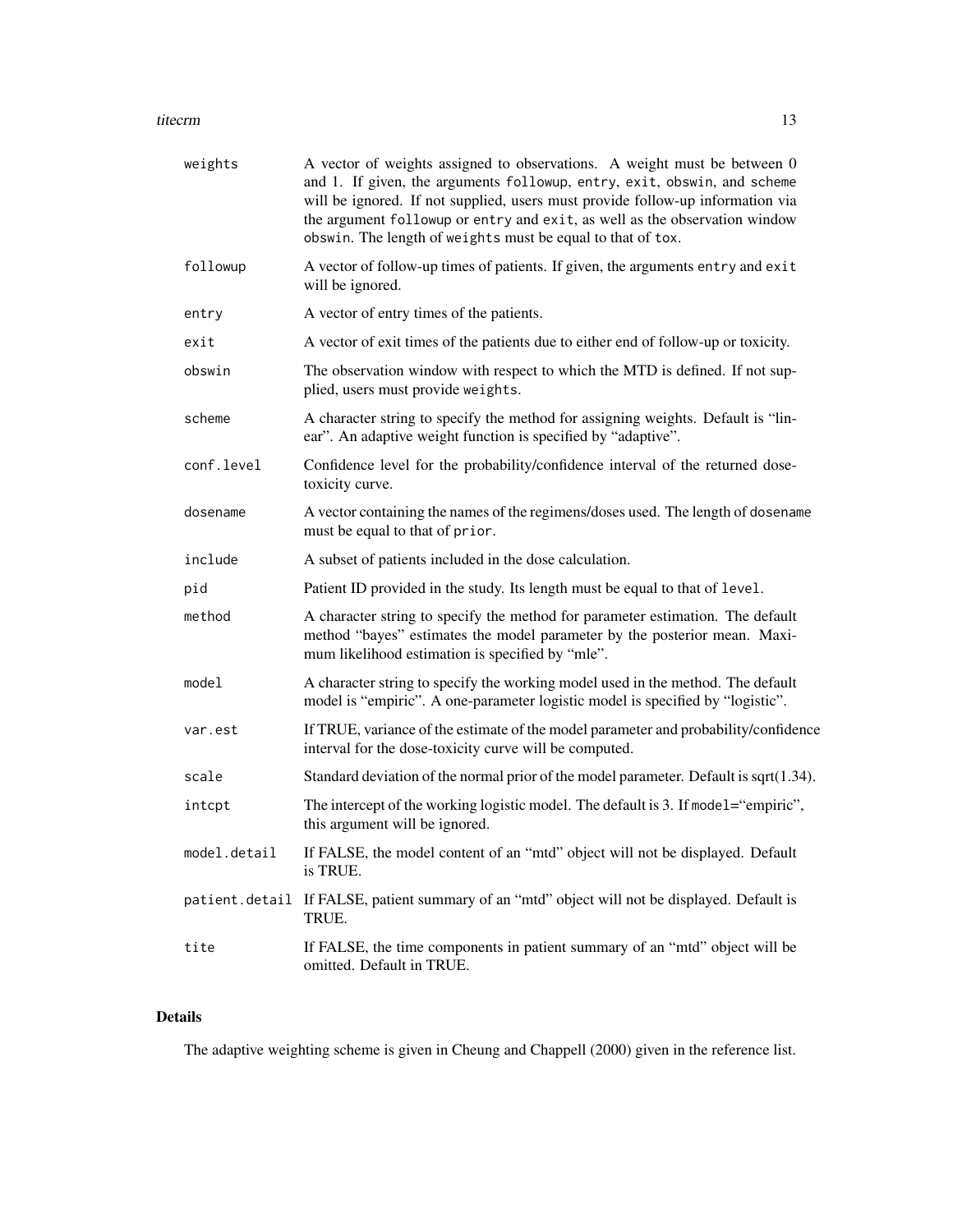# <span id="page-13-0"></span>Value

An object of class "mtd" is returned, consisting of the summary of dose assignments thus far and the recommendation of dose for the next patient.

| prior      | Initial guesses of toxicity rates.                           |
|------------|--------------------------------------------------------------|
| target     | The target probability of toxicity at the MTD.               |
| ptox       | Updated estimates of toxicity rates.                         |
| ptoxL      | Lower confidence/probability limits of toxicity rates.       |
| ptoxU      | Upper confidence/probability limits of toxicity rates.       |
| mtd        | The updated estimate of the MTD.                             |
| prior.var  | The variance of the normal prior.                            |
| post.var   | The posterior variance of the model parameter.               |
| estimate   | Estimate of the model parameter.                             |
| method     | The method of estimation.                                    |
| model      | The working model.                                           |
| dosescaled | The scaled doses obtained via backward substitution.         |
| tox        | Patients' toxicity indications.                              |
| level      | Dose levels assigned to patients.                            |
| followup   | Follow-up times of patients.                                 |
| obswin     | Observation window with respect to which the MTD is defined. |
| weights    | Weights assigned to patients.                                |
| entry      | Entry times of patients.                                     |
| exit       | Exit times of patients.                                      |
| scheme     | Weighting scheme.                                            |

#### References

Cheung, Y. K. and Chappell, R. (2000). Sequential designs for phase I clinical trials with late-onset toxicities. Biometrics 56:1177-1182.

Cheung, Y. K. (2011). Dose Finding by the Continual Reassessment Method. New York: Chapman & Hall/CRC Press.

# See Also

[crm](#page-2-1)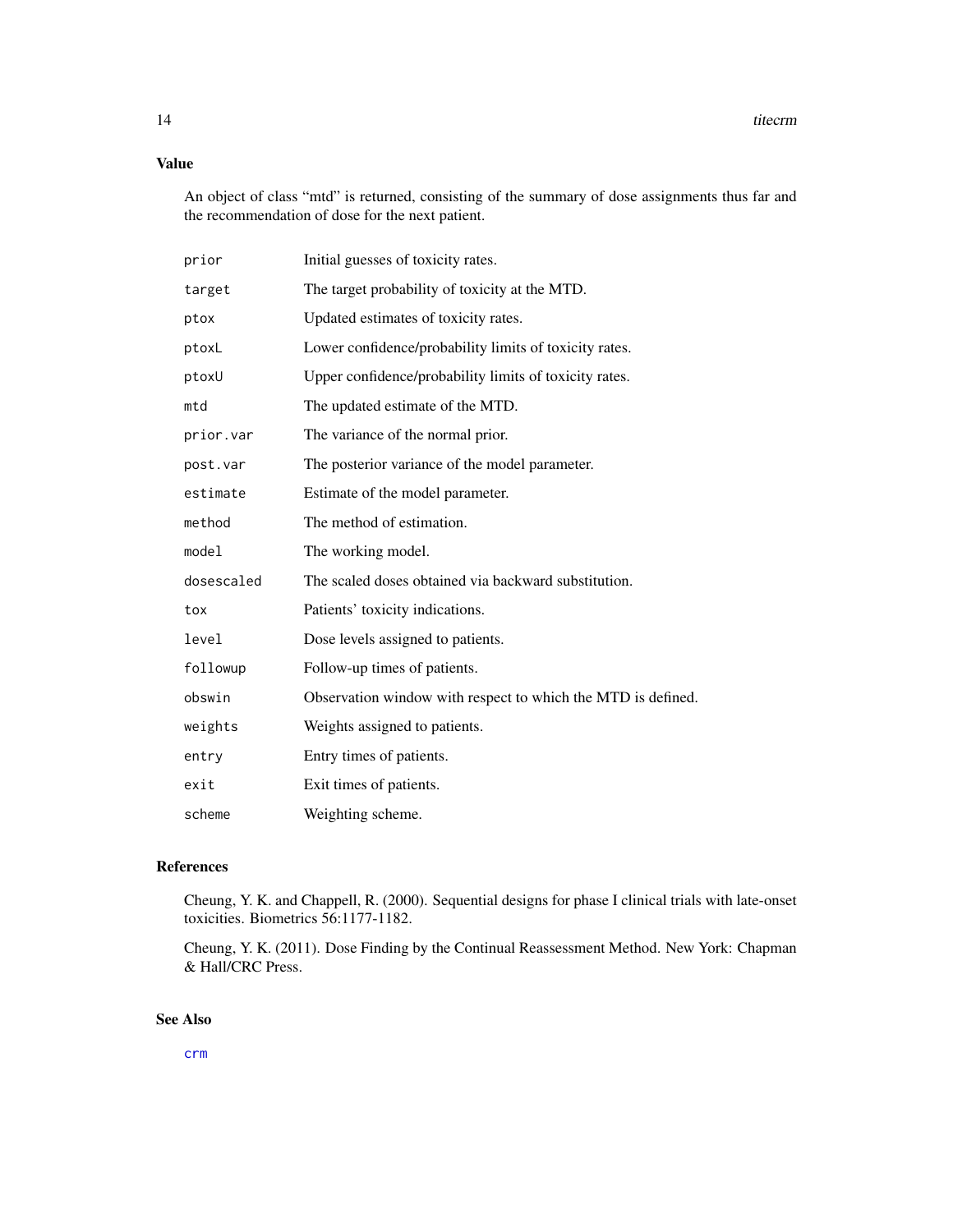#### <span id="page-14-0"></span>titesim and the state of the state of the state of the state of the state of the state of the state of the state of the state of the state of the state of the state of the state of the state of the state of the state of th

### Examples

```
# Create a simple data set
prior <- c(0.05, 0.10, 0.20, 0.35, 0.50, 0.70)
target <-0.2level \leq c(3, 3, 3, 4, 4, 3, 2, 2, 3)y <- c(0, 0, 1, 0, 1, 0, 0, 0, 0, 0)
u <- c(178, 181, 168, 181, 24, 181, 179, 102, 42, 3)
tau <-180foo <- titecrm(prior, target, y, level, followup=u, obswin=tau)
rec <- foo$mtd # recommend a dose level for next patient
# An example with adaptive weight
foo2 <- titecrm(prior, target, y, level, followup=u, obswin=tau, scheme="adaptive")
wts <- foo2$weights
# The `weights' argument makes `followup' and `obswin' obsolete
foo3 <- titecrm(prior, target, y, level, weights=wts, followup=u, obswin=tau)
## Not run: plot(foo3, ask=T)
## Patient time information via `entry' and `exit' arguments
# entry time (days since study begins)
entry <- c(7, 29, 49, 76, 92, 133, 241, 303, 363, 402)
# exit time (days since study begins)
exit <- c(185, 210, 217, 257, 116, 314, 420, 405, 405, 405)
foo4 <- titecrm(prior, target, y, level, exit=exit, entry=entry, obswin=tau)
## Not run: plot(foo4, ask=T)
```
<span id="page-14-1"></span>titesim *TITE-CRM Simulator*

#### Description

titesim is used to generate simulation replicates of phase I trial using the TITE-CRM under a specified dose-toxicity configuration.

# Usage

```
titesim(PI, prior, target, n, x0, nsim = 1, restrict = TRUE, obswin = 1,
tgrp = obswin, rate = 1, accrual = "fixed", surv = "uniform", scheme =
"linear", count = TRUE, method = "bayes", model = "empiric", intcpt = 3,
scale = sqrt(1.34), seed = 1009)
```

| PT    | A vector of the true toxicity probabilities associated with the doses.           |
|-------|----------------------------------------------------------------------------------|
| prior | A vector of initial guesses of toxicity probabilities associated with the doses. |
|       | Must be of same length as PI.                                                    |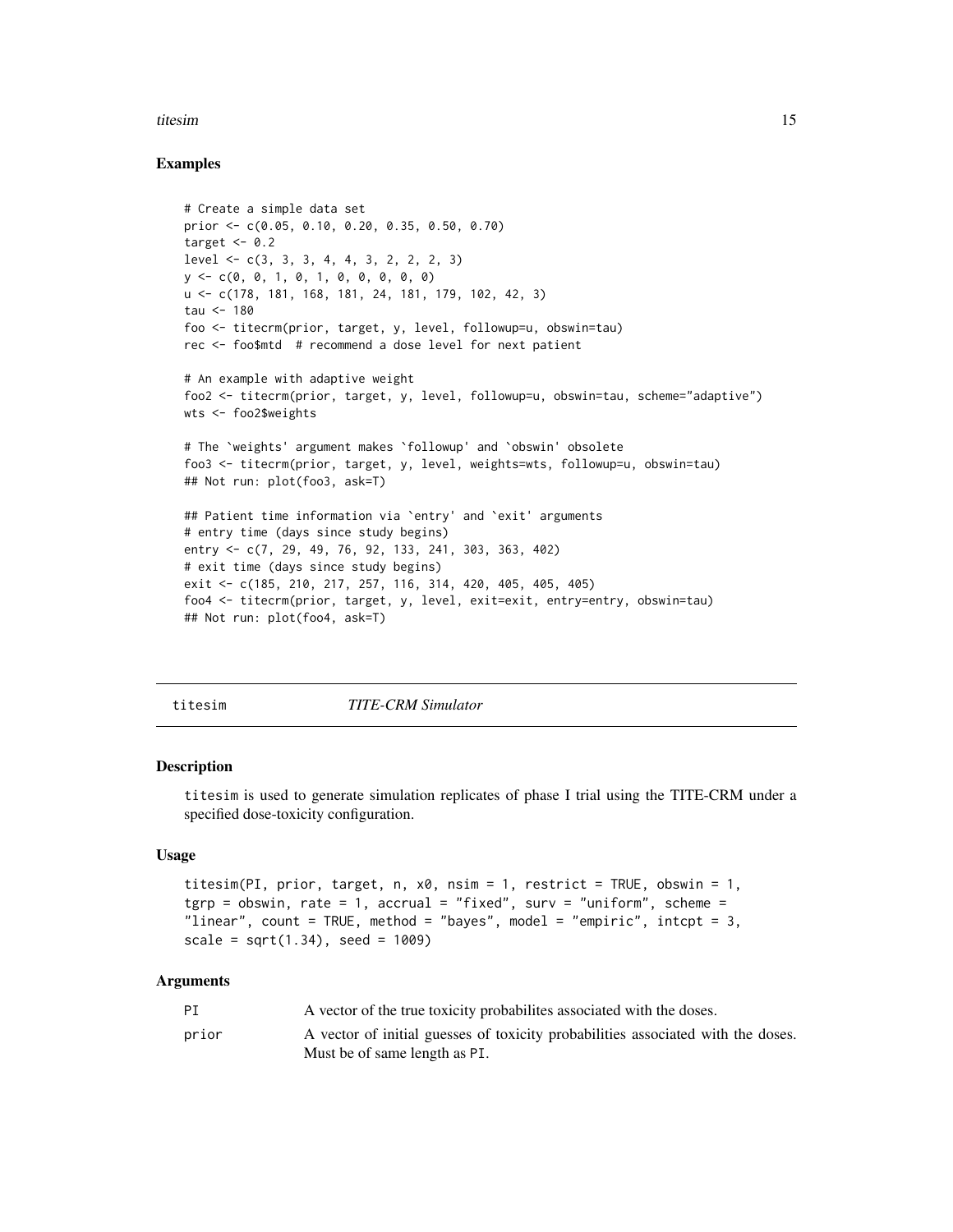16 titesim the state of the state of the state of the state of the state of the state of the state of the state of the state of the state of the state of the state of the state of the state of the state of the state of the

| target   | The target DLT rate.                                                                                                                                                                                                                                                 |
|----------|----------------------------------------------------------------------------------------------------------------------------------------------------------------------------------------------------------------------------------------------------------------------|
| n        | Sample size of the trial.                                                                                                                                                                                                                                            |
| x0       | The initial design. For one-stage TITE-CRM, it is a single numeric value in-<br>dicating the starting dose. For two-stage TITE-CRM, it is a non-decreasing<br>sequence of dose levels of length n.                                                                   |
| nsim     | The number of simulations. Default is set at 1.                                                                                                                                                                                                                      |
| restrict | If TRUE, restrictions apply during the trials to avoid (1) skipping doses in es-<br>calation and (2) escalation immediately after a toxic outcome (i.e., incoherent<br>escalation). If FALSE, dose assignments are purely model-based.                               |
| obswin   | The observation window with respect to which the MTD is defined.                                                                                                                                                                                                     |
| tgrp     | The minimum waiting time between two dose cohorts at the initial stage. Default<br>is set as obswin, i.e., complete follow-up in all current patients is required before<br>escalation to the next dose group. This argument is used only in two-stage TITE-<br>CRM. |
| rate     | Patient arrival rate: Expected number of arrivals per observation window. Ex-<br>ample: obswin=6 and rate=3 means expecting 3 patients arrive in 6 time units.                                                                                                       |
| accrual  | Patient accrual scheme. Default is "fixed" whereby inter-patient arrival is fixed.<br>Alternatively, use "poisson" to simulate patient arrivals by the Poisson process.                                                                                              |
| surv     | Distribution for time-to-toxicity. Default is "uniform" where toxicity, if occurs,<br>occurs uniformly on the interval [0,obswin]. Other survival distributions includ-<br>ing exponential and Weibull are to be made available.                                     |
| scheme   | A character string to specify the method for assigning weights. Default is "lin-<br>ear". An adaptive weight is specified by "adaptive".                                                                                                                             |
| count    | If TRUE, the number of the current simulation replicate will be displayed.                                                                                                                                                                                           |
| method   | A character string to specify the method for parameter estimation. The default<br>method "bayes" estimates the model parameter by the posterior mean. Maxi-<br>mum likelihood estimation is specified by "mle".                                                      |
| model    | A character string to specify the working model used in the method. The default<br>model is "empiric". A one-parameter logistic model is specified by "logistic".                                                                                                    |
| intcpt   | The intercept of the working logistic model. The default is 3. If model="empiric",<br>this argument will be ignored.                                                                                                                                                 |
| scale    | Standard deviation of the normal prior of the model parameter. Default is sqrt(1.34).                                                                                                                                                                                |
| seed     | Seed of the random number generator.                                                                                                                                                                                                                                 |
|          |                                                                                                                                                                                                                                                                      |

# Value

An object of class "sim" is returned, consisting of the operating characteristics of the design specified.

For a "sim" object with  $nsim=1$ , the time component of individual subjects in the simulated trial is available via the values arrival, toxicity.time, and toxicity.study.time which respectively contain patients' arrival times, times-to-toxicity, and the times-to-toxicity per study time.

For a "sim" object with  $nsim>1$ , the time component of the design is summarized via the value Duration, which is the duration of the simulated trials, computed by adding the arrival time of the last patient and obswin.

All "sim" objects contain at least the following components: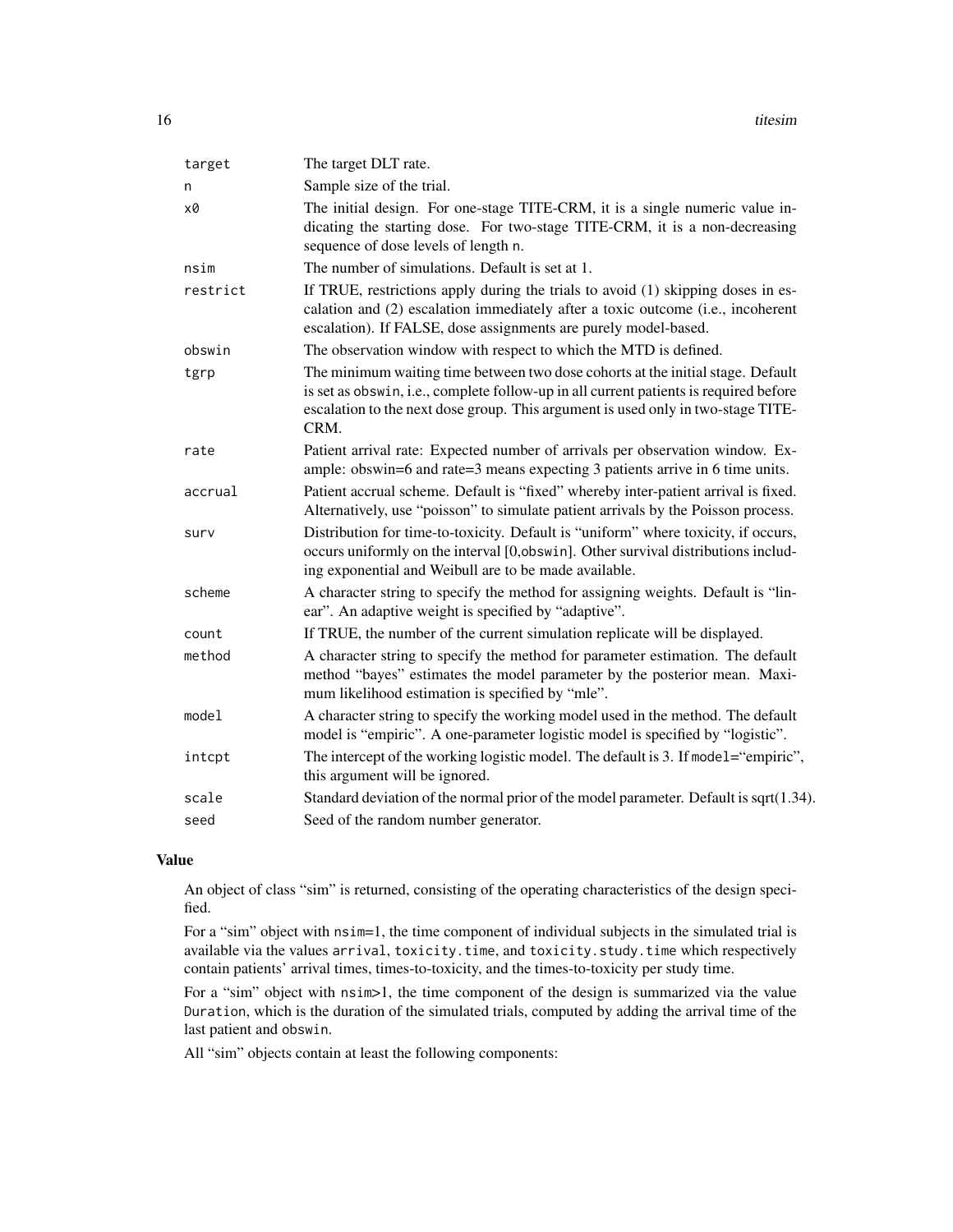#### <span id="page-16-0"></span>titesim and the state of the state of the state of the state of the state of the state of the state of the state of the state of the state of the state of the state of the state of the state of the state of the state of th

| PI         | True toxicity rates.                                                                                                                                                           |
|------------|--------------------------------------------------------------------------------------------------------------------------------------------------------------------------------|
| prior      | Initial guesses of toxicity rates.                                                                                                                                             |
| target     | The target probability of toxicity at the MTD.                                                                                                                                 |
| n          | Sample size.                                                                                                                                                                   |
| x0         | The initial design.                                                                                                                                                            |
| <b>MTD</b> | Distribution of the MTD estimates. If nsim=1, this is a single numeric value of<br>the recommended MTD of in simulated trial.                                                  |
| level      | Average number of patients treated at the test doses. If nsimely this is a vector<br>of length n indicating the doses assigned to the patients in the simulated trial.         |
| tox        | Average number of toxicities seen at the test doses. If nsim=1, this is a vector of<br>length n indicating the toxicity outcomes of the patients in the simulated trial.       |
| beta.hat   | The estimates of the model parameter throughout the simulated trial(s). The<br>dose assignment of the jth patient in each trial corresponds to the jth element in<br>each row. |
| final.est  | The final estimates of the model parameter of the simulated trials.                                                                                                            |

### References

Cheung, Y. K. and Chappell, R. (2000). Sequential designs for phase I clinical trials with late-onset toxicities. Biometrics 56:1177-1182.

Cheung, Y. K. (2005). Coherence principles in dose-finding studies. Biometrika 92:863-873.

Cheung, Y. K. (2011). Dose Finding by the Continual Reassessment Method. New York: Chapman & Hall/CRC Press.

#### See Also

[crmsim](#page-5-1), [titecrm](#page-11-1).

#### Examples

```
PI <- c(0.10, 0.20, 0.40, 0.50, 0.60, 0.65)
prior <- c(0.05, 0.10, 0.20, 0.35, 0.50, 0.70)
target <-0.2x0 \leq c (rep(1,3), rep(2,3), rep(3,3), rep(4,3), rep(5,3), rep(6,9))
```
# Generate a single replicate of two-stage TITE-CRM trial of size 24 foo <- titesim(PI, prior, target, 24, x0, obswin=6, rate=4, accrual="poisson") ## Not run: plot(foo, ask=T) # summarize trial graphically

# Generate 10 replicates of TITE-CRM trial of size 24 foo10 <- titesim(PI, prior, target, 24, 3, nsim=10, obswin=6, rate=4, accrual="poisson")

foo10